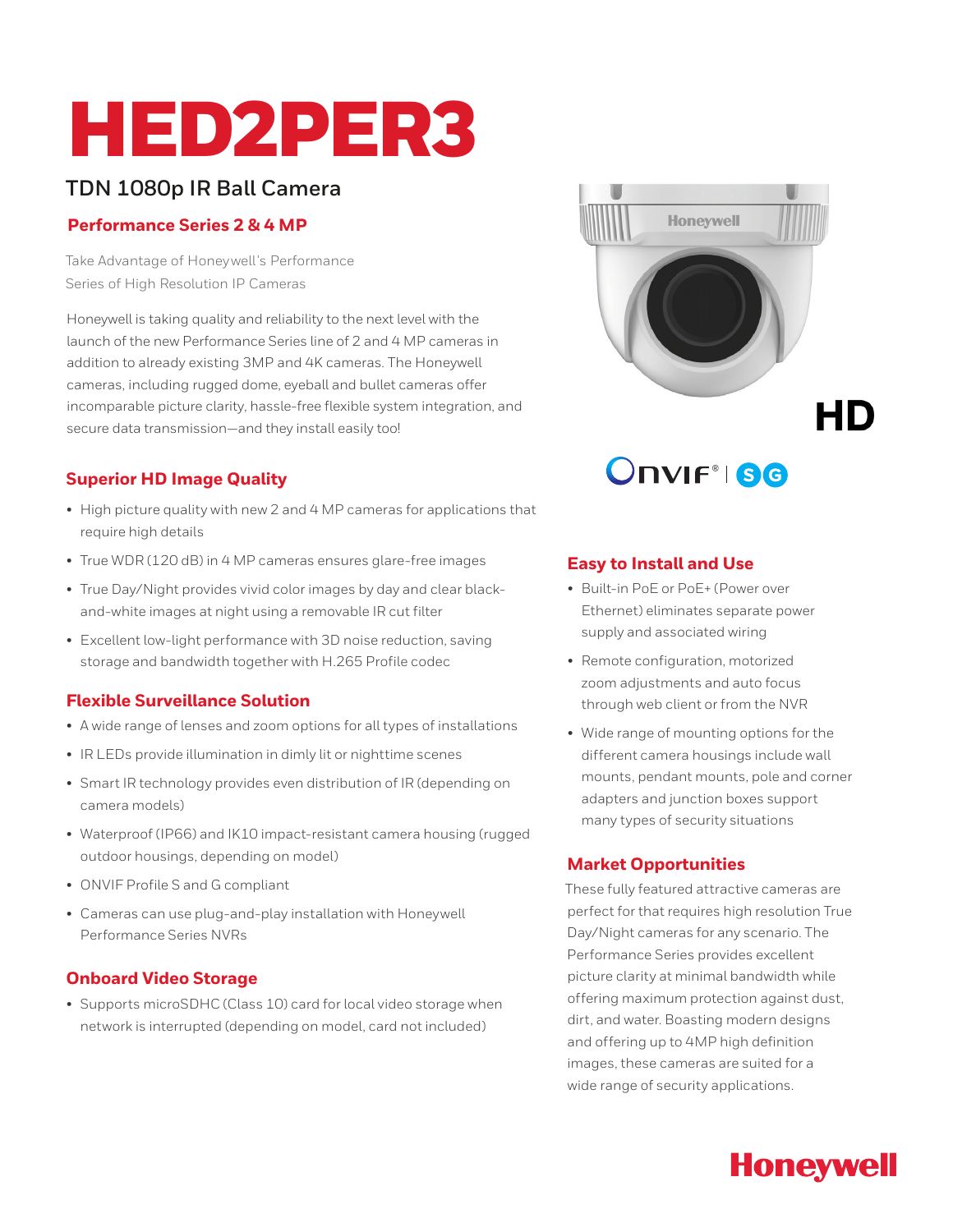# **HED2PER3 TDN 1080p IR Ball Camera**

| <b>OPERATIONAL</b>                 |                                                                                  | <b>NETWORK</b>                          |                                           |
|------------------------------------|----------------------------------------------------------------------------------|-----------------------------------------|-------------------------------------------|
| VIDEO STANDARD                     | NTSC/PAL                                                                         | <b>ETHERNET</b>                         | RJ-45 (10/                                |
| <b>SCANNING SYSTEM</b>             | Progressive                                                                      | SUPPORTED                               | Internet Exp                              |
| <b>IMAGE SENSOR</b>                | 1/3" 2 MP CMOS                                                                   | <b>WEB BROWSERS</b>                     |                                           |
| NUMBER OF PIXELS<br>$(H \times V)$ | 1920 × 1080                                                                      | SUPPORTED OS                            | Windows 7                                 |
| <b>MINIMUM</b><br>ILLUMINATION     | 0.08 lux color @ F2.0 (Color, 1/3s, 30<br>IRE), 0 lux B/W with IR LEDs on @ F2.0 | PROTOCOLS*                              | IPv4/v6, T0<br>SSL, FTP, S<br>Bonjour, DN |
| S/N RATIO                          | >45dB                                                                            | <b>INTEROPERABILITY</b>                 | <b>ONVIF Prof</b>                         |
| ELECTRONIC<br>SHUTTER SPEED        | $1/3(4) - 1/100,000 s$                                                           | MAXIMUM USERS<br><b>ACCESS</b>          | 20 Users                                  |
| IR DISTANCE                        | Upto 30m, , depending on scene reflectance                                       | <b>SECURITY</b>                         | User accou                                |
| DAY/NIGHT                          | Auto (ICR)/Color/BW                                                              |                                         | IEEE 802.<br><b>TLS1.2, AES</b>           |
| BACKLIGHT<br>COMPENSATION          | BLC/HLC/DWDR                                                                     | <b>EVENT</b>                            | Network dis<br>video tampe                |
| WHITE BALANCE                      | Auto/Natural/Street Lamp/Outdoor/Manual                                          | EVENT NOTIFICATION                      | Record (NA                                |
| <b>GAIN CONTROL</b>                | Auto/Manual                                                                      | <b>ELECTRICAL</b>                       |                                           |
| WIDE DYNAMIC RANGE                 | True WDR (120 dB)                                                                | POWER SUPPLY                            | PoE (802.3                                |
| NOISE REDUCTION                    | 3D DNR                                                                           | POWER<br>CONSUMPTION                    | 4.12 W max                                |
| PRIVACY MASKING                    | Up to 4 configurable zones                                                       |                                         |                                           |
| MOTION DETECTION                   | Up to 4 configurable zones                                                       | <b>MECHANICAL</b><br><b>DIMENSIONS</b>  |                                           |
| REGION OF INTEREST                 | Up to 4 configurable zones                                                       | PRODUCT WEIGHT                          | $3.68" \times 3.1$                        |
| DIGITAL ZOOM                       | 16x                                                                              | PACKAGE WEIGHT                          | $0.51$ lb $(0.$                           |
| SMART IR                           | Auto/Manual                                                                      | CONSTRUCTION                            | $0.85$ lb $(0.$<br>Die-cast al            |
| LENS                               | 2.8 mm, fixed, F2.0                                                              | CONSTRUCTION                            | <b>RAL 9003</b>                           |
| ANGLE OF VIEW                      | 110°/83° (H), 56°/44° (V)                                                        | COLOR                                   |                                           |
| <b>VIDEO</b>                       |                                                                                  | <b>ENVIRONMENTAL</b>                    |                                           |
| VIDEO COMPRESSION                  | H.265+/H.265/H.264+/H.264                                                        | OPERATING                               | $-22$ °F to 1                             |
| <b>RESOLUTION</b>                  | 1080p (1920×1080), SXGA (1280×1024), 1.3<br>MP(1280×960), 720p(1280×720), D1     | <b>TEMPERATURE</b><br>RELATIVE HUMIDITY | Less than!                                |
|                                    | (704×576/704×480), VGA (640×480), CIF<br>$(352 \times 288/352 \times 240)$       | INGRESS PROTECTION IP66                 |                                           |
|                                    |                                                                                  | STORAGE                                 | $-22$ °F to 1                             |
| <b>FRAME RATE</b>                  | 2 MP at 1 - 25/30fps D1/CIF at 1 -<br>$25/30$ fps                                | <b>TEMPERATURE</b>                      |                                           |
| BIT RATE CONTROL                   | CBR/VBR                                                                          |                                         |                                           |
| <b>BIT RATE</b>                    | $H.265:12K - 6400$ Kbps<br>H.264: 32K - 10240 Kbps                               |                                         |                                           |

| <b>FTHFRNFT</b>                                                | RJ-45 (10/100BASE-T)                                                                                                                                                |
|----------------------------------------------------------------|---------------------------------------------------------------------------------------------------------------------------------------------------------------------|
| SUPPORTED<br>WFB BROWSERS                                      | Internet Explorer (11.0+)                                                                                                                                           |
| SUPPORTED OS                                                   | Windows 7 32-bit                                                                                                                                                    |
| PROTOCOLS*                                                     | IPv4/v6, TCP/IP, UDP, RTP, RTSP, RTCP, HTTP, HTTPS,<br>SSL, FTP, SMTP, DHCP, PPPoE, UPnP, SNMP v2/v3,<br>Bonjour, DNS, DDNS, IEEE 802.1X, QoS, NTP                  |
| <b>INTEROPERABILITY</b>                                        | ONVIF Profile S                                                                                                                                                     |
| <b>MAXIMUM USERS</b><br><b>ACCESS</b>                          | 20 Users                                                                                                                                                            |
| <b>SECURITY</b>                                                | User account and password protection, HTTPS, IP filter,<br>IEEE 802.1X, digest authentication, user access log,<br>TLS1.2, AES-256, SSH/Telnet closed, FTP disabled |
| <b>FVFNT</b>                                                   | Network disconnection, IP address conflict, illegal access,<br>video tampering, motion detection                                                                    |
| EVENT NOTIFICATION                                             | Record (NAS and FTP), relay output, email, snapshot                                                                                                                 |
| <b>ELECTRICAL</b>                                              |                                                                                                                                                                     |
|                                                                |                                                                                                                                                                     |
| POWER SUPPLY                                                   | PoE (802.3af) Class 0, 12 VDC                                                                                                                                       |
| POWER<br>CONSUMPTION                                           | 4.12 W max. (IR LEDs on)                                                                                                                                            |
| <b>MECHANICAL</b>                                              |                                                                                                                                                                     |
| <b>DIMENSIONS</b>                                              | $3.68" \times 3.14" (93.4 mm \times 79.7 mm)$                                                                                                                       |
| PRODUCT WEIGHT                                                 | $0.51$ lb $(0.23$ kg)                                                                                                                                               |
| PACKAGE WEIGHT                                                 | 0.85 lb (0.38 kg)                                                                                                                                                   |
| <b>CONSTRUCTION</b>                                            | Die-cast aluminum housing with powder coat                                                                                                                          |
| <b>CONSTRUCTION</b><br>COLOR                                   | RAL 9003 (White)                                                                                                                                                    |
|                                                                |                                                                                                                                                                     |
| <b>ENVIRONMENTAL</b><br><b>OPERATING</b><br><b>TEMPERATURE</b> | $-22$ °F to $131$ °F ( $-30$ °C to 55°C)                                                                                                                            |
| RELATIVE HUMIDITY                                              | Less than 95%, non-condensing                                                                                                                                       |
| INGRESS PROTECTION                                             | IP <sub>66</sub>                                                                                                                                                    |